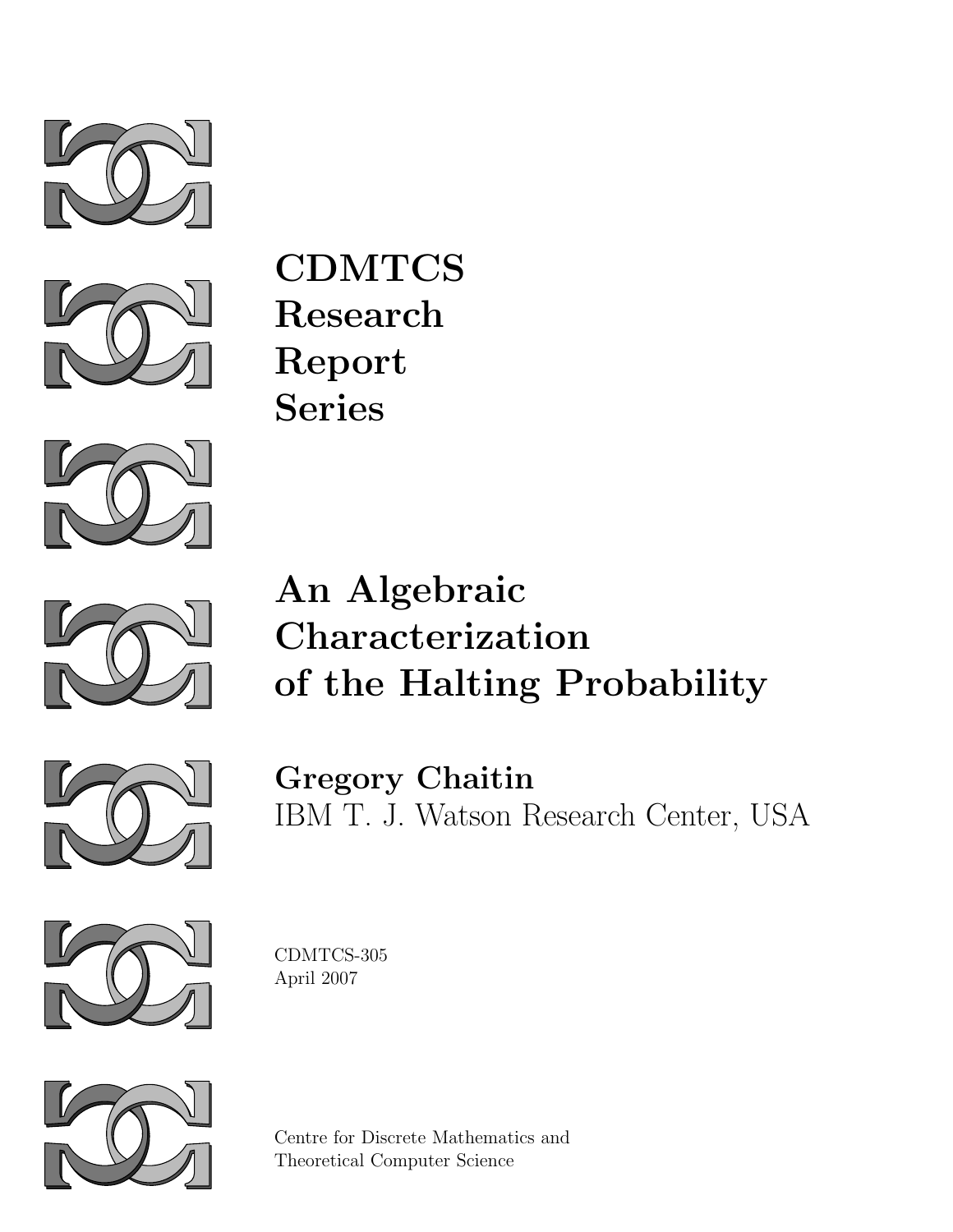# An Algebraic Characterization of the Halting Probability

Gregory Chaitin<sup>∗</sup>

#### Abstract

Using 1947 work of Post showing that the word problem for semigroups is unsolvable, we explicitly exhibit an algebraic characterization of the bits of the halting probability  $\Omega$ . Our proof closely follows a 1978 formulation of Post's work by M. Davis. The proof is selfcontained and not very complicated.

### 1. Introduction

Algorithmic information theory [4] shows that pure mathematics is infinitely complex and contains irreducible complexity. The canonical example of such irreducible complexity is the infinite sequence of bits in the base-two expansion of the halting probability  $\Omega$ . The halting probability is defined by taking the following summation

$$
0 \quad < \quad \Omega \quad = \sum_{U(p) \text{ halts}} 2^{-|p|} \quad < \quad 1
$$

over all the self-delimiting programs  $p$  that halt when run on a suitably defined universal Turing machine U. Here  $|p|$  denotes the size in bits of the program p. The value of  $\Omega$  depends on the choice of U, but its surprising properties do not.

The numerical value of  $\Omega$  is *maximally unknowable* in the following precise sense. You need an  $N$ -bit theory in order to be able to determine  $N$  bits of

<sup>∗</sup> IBM T. J. Watson Research Center, P. O. Box 218, Yorktown Heights, NY 10598, U.S.A., chaitin@us.ibm.com.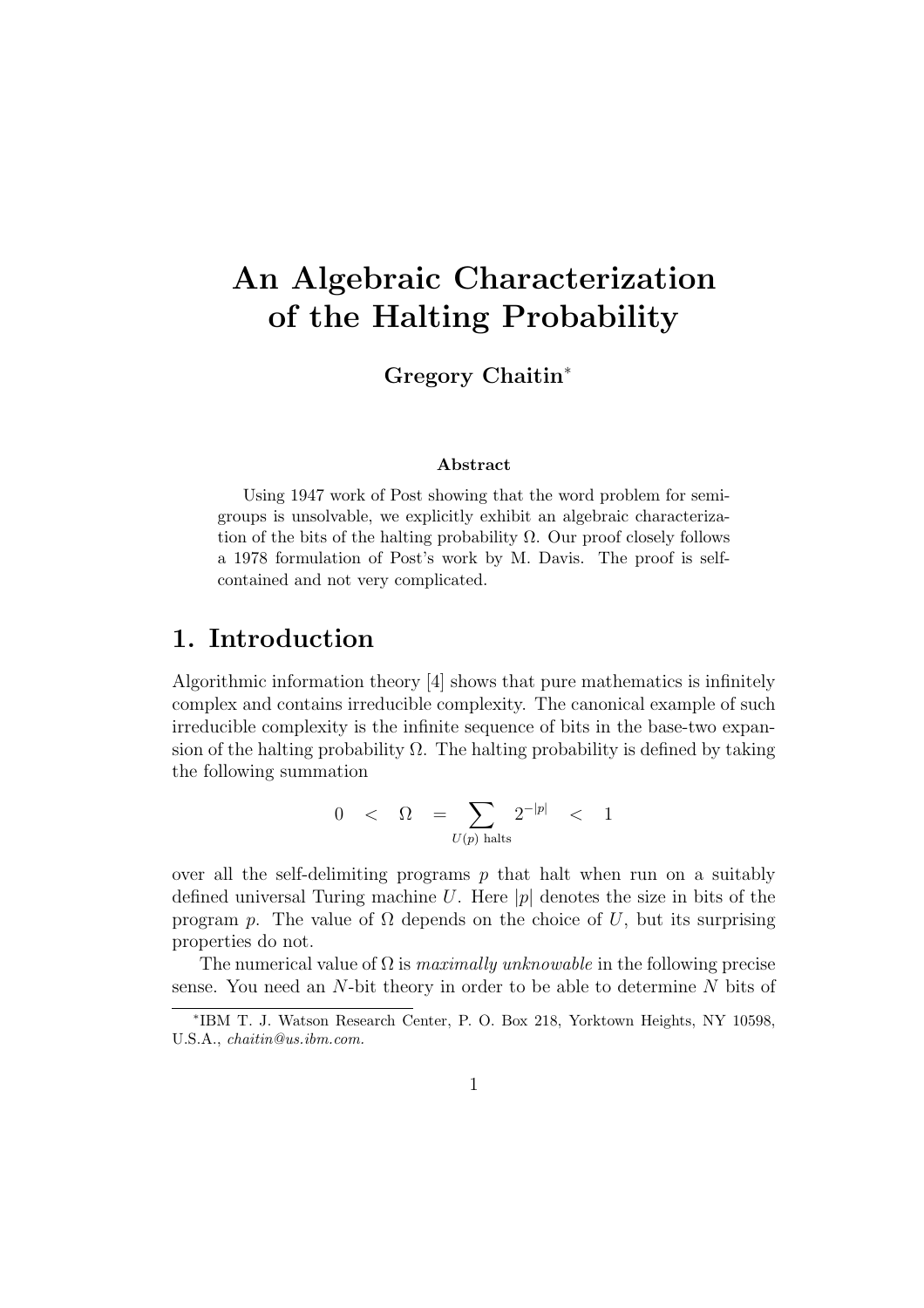$\Omega$  [7]. Nevertheless,  $\Omega$  has a kind of *diophantine reality*, because there is a diophantine equation with a parameter  $k$  that has finitely or infinitely many solutions depending on whether the kth bit of  $\Omega$  is respectively 0 or 1 [4]. More recently, Ord and Kieu [5] have shown that there is also a diophantine equation with a parameter  $k$  that has an even or odd number of solutions depending on whether the kth bit of  $\Omega$  is respectively 0 or 1.

The purpose of this note is to discuss the fact that as well as "diophantine reality,"  $\Omega$  also possesses a kind of *algebraic reality*, because there is an algebraic problem with a parameter  $i$  which yields the infinite sequence of bits  $b_i$  in the binary expansion of  $\Omega$ :

$$
\Omega = \sum_{i=1,2,3,...} b_i \times 2^{-i}.
$$

First of all, note that one can calculate better and better lower bounds on  $\Omega$ , for example, by using the simple LISP function given in [7, pp. 65–69]. This works because  $\Omega$  is the limit of  $\Omega_n$  defined as follows:

$$
\Omega_n = \sum_{|p| \le n \text{ and } U(p) \text{ halts in } \le n \text{ steps}} 2^{-|p|}.
$$

As n tends to infinity,  $\Omega_n$  tends to  $\Omega$ , and from some point on each bit of  $\Omega_n$  will remain correct, since  $\Omega$  is irrational.<sup>1</sup> In other words, as n tends to infinity, the values of individual bits of  $\Omega_n$  will fluctuate but eventually settle down to the correct values.

Our construction closely follows the presentation in Davis [1] of the idea in Post [2]. Davis [1] explains Post [2] so well, that it seems foolish to use a different formulation here. Sections 2 through 4 are taken word from word from Davis [1], except for changes to adapt Davis [1] to our present needs.<sup>2</sup>

### 2. The Turing – Post programming language

We work with a finite alphabet of  $\alpha$  possible tape symbols

$$
0\;\;1\;\;a\;\;b\;\;c\;\;\ldots\;\;\Box
$$

<sup>&</sup>lt;sup>1</sup>I.e., this limiting process cannot give us .3659999... instead of .3660000... because then  $\Omega$  would be a rational number and would therefore not be irreducibly complex.

<sup>2</sup>Davis only allows his Turing–Post programs to use the two-symbol alphabet 0, 1. However, here we use a bigger alphabet, as was originally done by Post.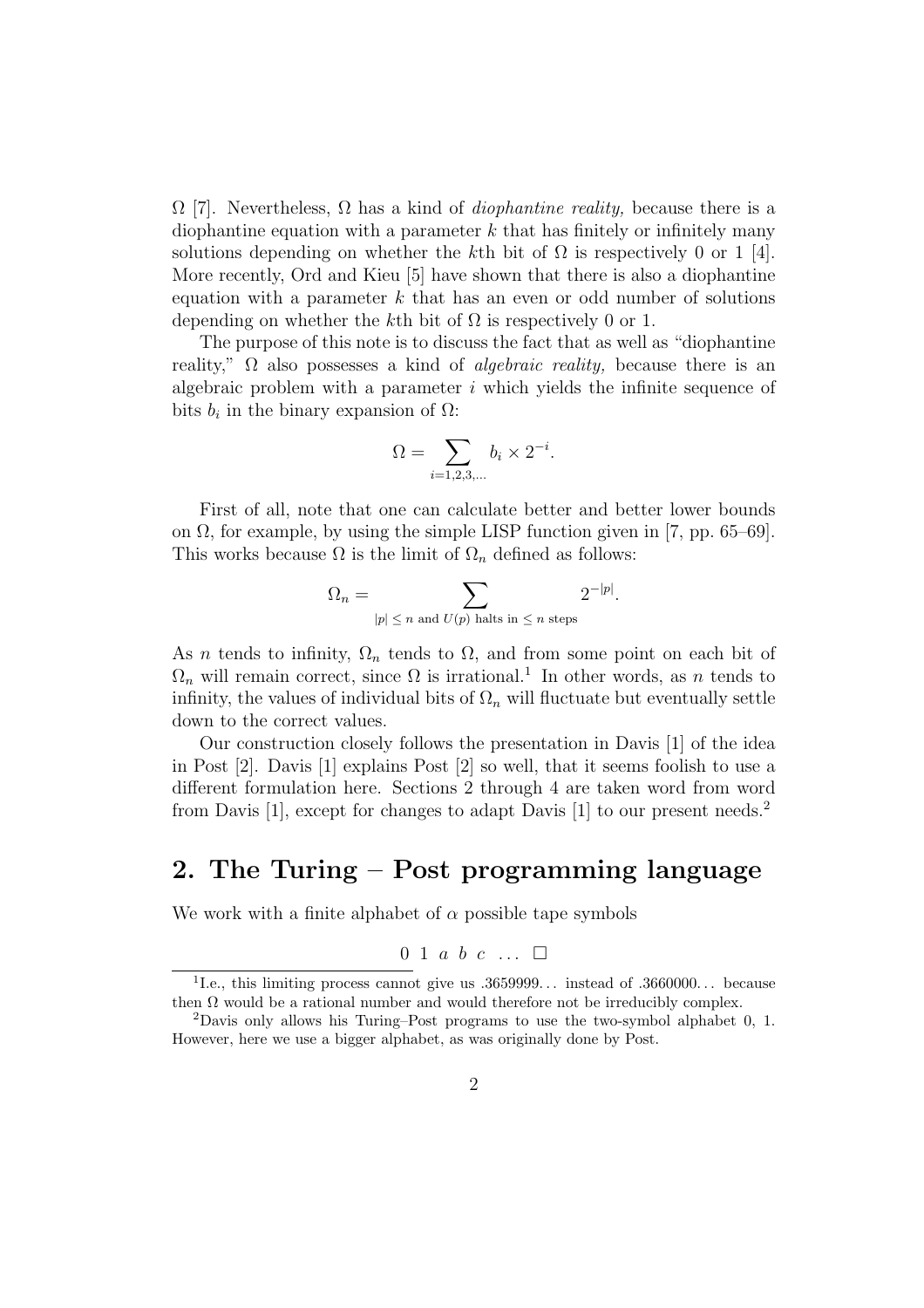Here  $\square$  stands for a blank square on the tape. Any computation can be thought of as being carried out by an automatic scanning device, working with strings of these  $\alpha$  symbols written on a linear tape, which executes instructions of the form:

- Write the symbol 0,
- Write the symbol 1, etc.
- Move scanner one square to the right,
- Move scanner one square to the left,
- Observe the symbol currently scanned and choose the next step accordingly,
- Stop.

The procedure which our calculator is carrying out then takes the form of a numbered list of instructions of these kinds. As in modern computing practice, it is convenient to think of these kinds of instructions as constituting a special programming language. A list of such instructions written in this language is then called a *program*.

We are now ready to introduce the Turing–Post programming language. In this language there are  $2\alpha + 3$  kinds of instructions:

> WRITE 0 WRITE 1 etc. MOVE SCANNER RIGHT MOVE SCANNER LEFT GO TO INSTRUCTION  $#$  i IF 0 IS SCANNED GO TO INSTRUCTION  $#$  i IF 1 IS SCANNED etc. **STOP**

A Turing–Post program is then a list of instructions, each of which is of one of these  $2\alpha + 3$  kinds. Of course in an actual program the letter i in each GO TO instruction must be replaced by a definite (positive whole) number.

In order that a particular Turing–Post program begin to calculate, it must have some "input" data. That is, the program must begin scanning at a specific square of a tape already containing a sequence of symbols. The symbol  $\Box$  functions as a "blank"; although the entire tape is infinite, there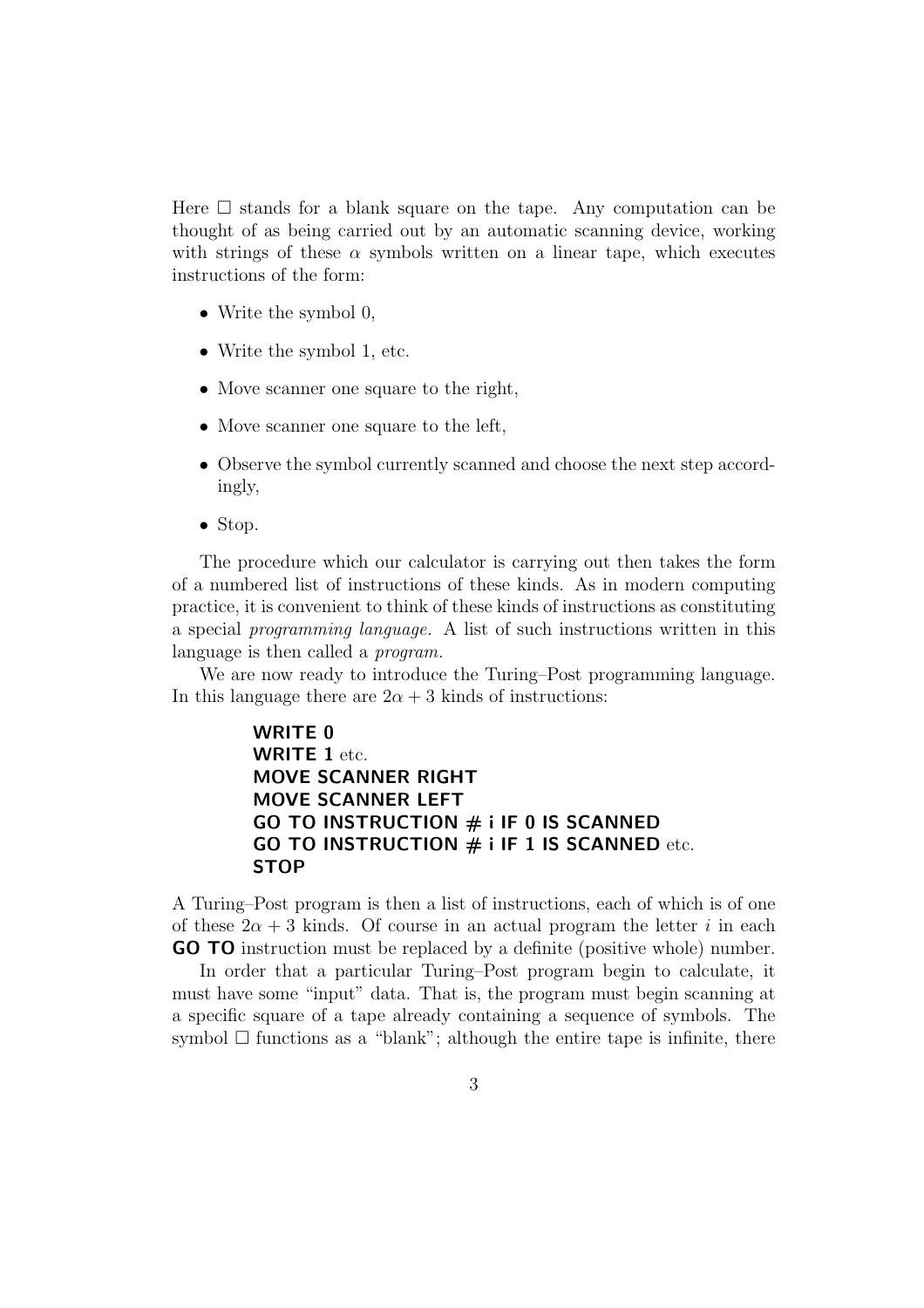are never more than a finite number of non- $\square$  symbols that appear on it in the course of a computation. (A reader who is disturbed by the notion of an infinite tape can replace it for our purposes by a finite tape to which blank squares—that is, squares filled with  $\Box$ 's—are attached to the left or the right whenever necessary.)

#### 3. What is a word problem?

We now explain what a word problem is.

In formulating a word problem one begins with a (finite) collection, called an alphabet, of symbols, called letters. Any string of letters is called a word on the alphabet. A word problem is specified by simply writing down a (finite) list of equations between words. Figure 1 exhibits a word problem specified by a list of 3 equations on the alphabet  $a, b, c$ . From the given equations many other equations may be derived by making substitutions in any word of equivalent expressions found in the list of equations. In the example of Figure 1, we derive the equation  $bac = abcc$  by replacing the part ba by abc as permitted by the first given equation.

We have explained how to *specify* the data for a word problem, but we have not yet stated what the problem is. It is simply the problem of determining for two arbitrary given words on the given alphabet, whether one can be transformed into the other by a sequence of substitutions that are legitimate using the given equations.

# 4. Converting the question of whether a Turing – Post program halts into a word problem

Consider a Turing–Post program  $P$  which we assume consists of  $n$  instructions. We now use an alphabet consisting of the  $\alpha + n + 2$  symbols:

$$
0 \ 1 \ a \ b \ c \ \ldots \ \Box \ h \ q_1 \ q_2 \ \ldots \ q_n \ q_{n+1}.
$$

The fact that the *i*th step of  $P$  is about to be carried out and that there is some given tape configuration is coded by a certain word (sometimes called a Post word) in this alphabet. This Post word is constructed by writing down the string of symbols constituting the current nonblank part of the tape, placing an  $h$  to its left and right (as punctuation marks) and inserting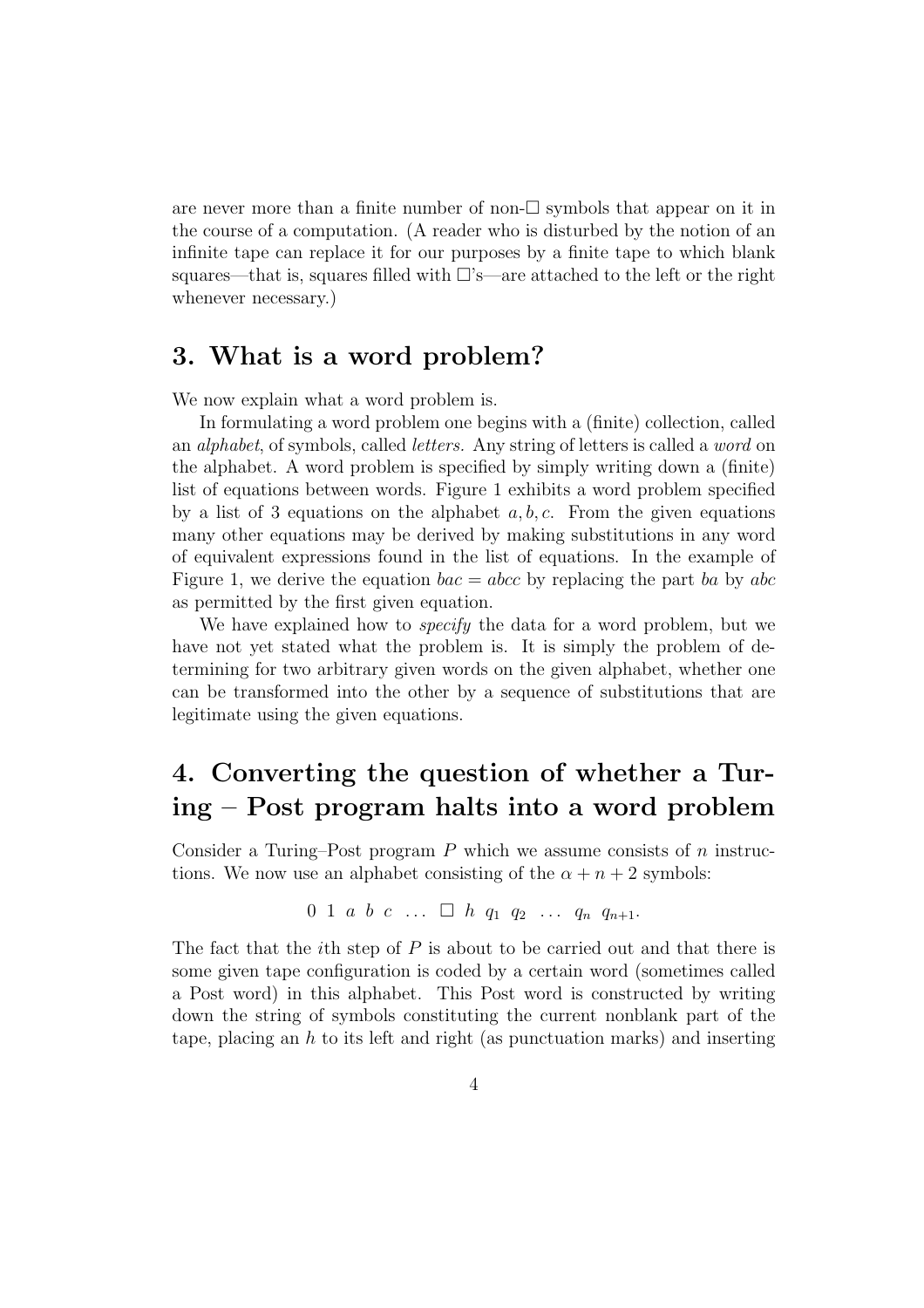Given an alphabet of three symbols  $a, b, c$ , and three equations

$$
ba = abc
$$
  

$$
bc = cba
$$
  

$$
ac = ca
$$

we can obtain other equations by substitution:

$$
[ba]c = abcc
$$

Or

$$
b[ac] = [bc]a = c[ba]a = cabca = [ca]bca = acbca = \dots
$$

$$
= cab[ca] = cabac = \dots
$$

$$
= ca[bc]a = cacbaa = \dots
$$

(The expressions in brackets are the symbols about to be replaced.) In this context can be raised questions such as: "Can we deduce from the three equations listed above that  $bcabca = acbca$ ?" The word problem defined by the three equations is the general question: to determine of an arbitrary given equation between two words, whether or not it can be deduced from the three given equations.

Figure 1. A Word Problem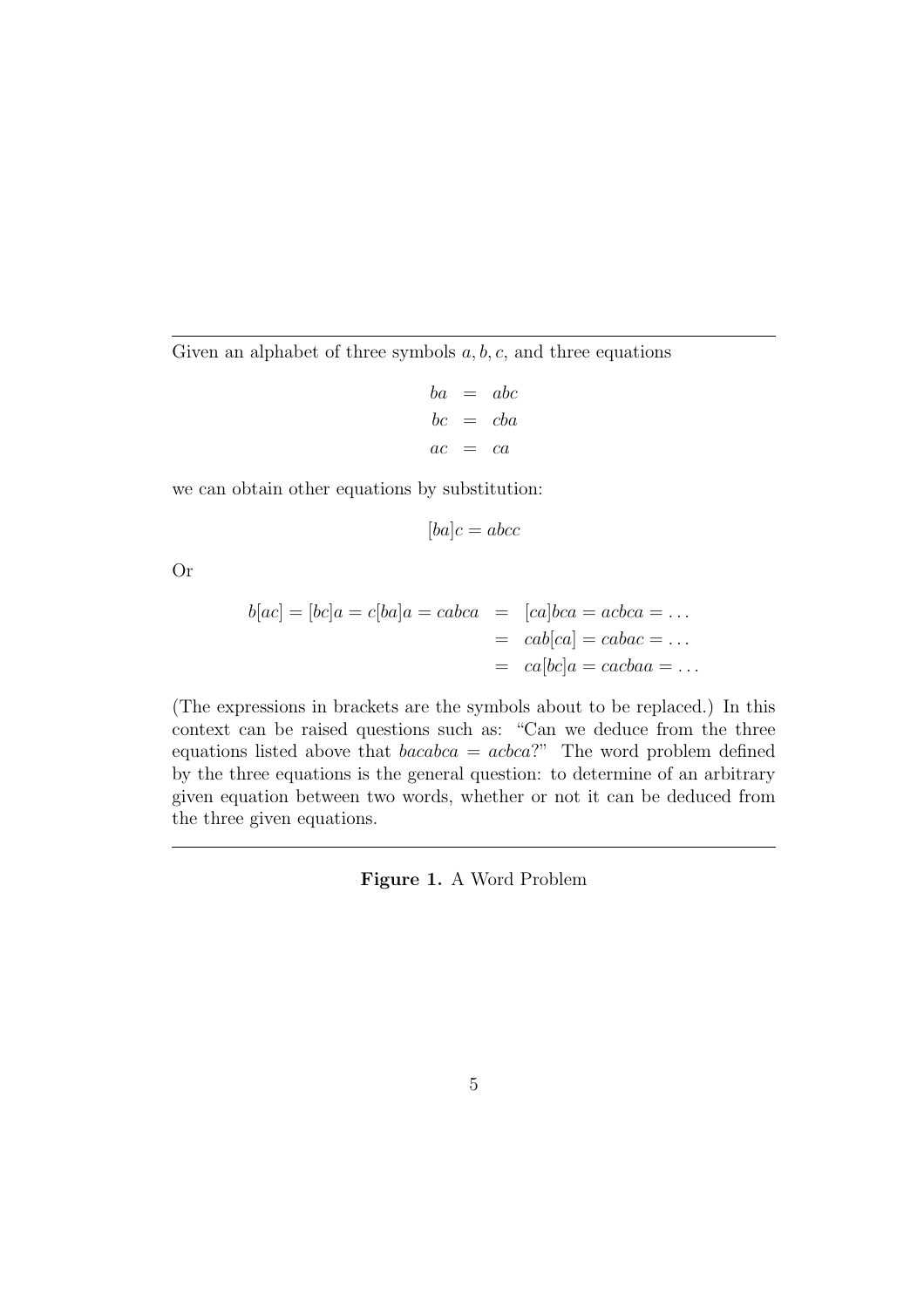the symbol  $q_i$  (remember that it is the *i*th instruction which is about to be executed) immediately to the left of the symbol being scanned. For example, with a tape configuration

> 1101 1 ↑

and instruction number 4 about to be executed, the corresponding Post word would be

 $h110q_411h$ .

This correspondence between tape configurations and words makes it possible to translate the steps of a program into equations between words. For example, suppose that the fourth instruction of a certain program is

#### WRITE 0.

We translate this instruction into the  $\alpha$  equations

$$
q_40 = q_50
$$
,  $q_41 = q_50$ , etc.

which, for example, yield the equation between Post words

$$
h110q_411h = h110q_501h
$$

corresponding to the next step of the computation. Suppose next that the fifth instruction is

#### MOVE SCANNER RIGHT.

It requires  $\alpha(\alpha+1)$  equations to fully translate this instruction, of which two typical ones are

$$
q_5 01 = 0q_6 1, \qquad q_5 1h = 1q_6 \Box h.
$$

In a similar manner each of the instructions of a program can be translated into a list of equations. In particular when the ith instruction is STOP, the corresponding equation will be:

$$
q_i = q_{n+1}.
$$

So the presence of the symbol  $q_{n+1}$  in a Post word serves as a signal that the computation has halted. Finally, the  $2\alpha$  equations

$$
q_{n+1}0 = q_{n+1},
$$
  $q_{n+1}1 = q_{n+1},$   
 $0q_{n+1} = q_{n+1},$   $1q_{n+1} = q_{n+1},$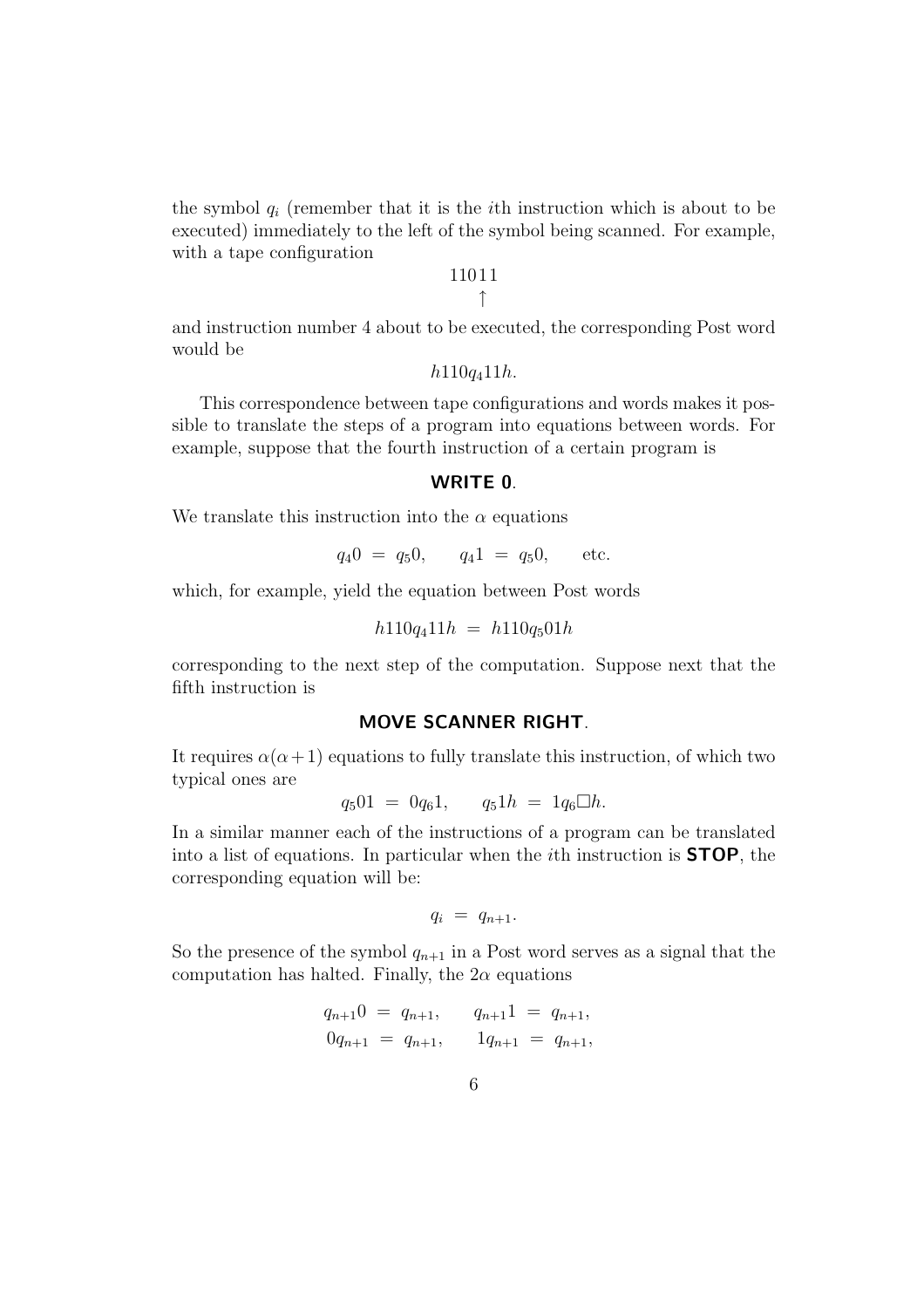etc. serve to transform any Post word containing  $q_{n+1}$  into the word  $hq_{n+1}h$ . Putting all of the pieces together we see how to obtain a word problem which "translates" any given Turing–Post program.

Now let a Turing–Post program P begin scanning the leftmost symbol of the string v; the corresponding Post word is  $hq_1vh$ . Then if P will eventually halt, the equation

$$
hq_1vh = hq_{n+1}h
$$

will be derivable from the corresponding equations as we could show by following the computation step by step. If on the other hand  $P$  will never halt, we would like to prove that this same equation will not be derivable. The problem is that every time we use one of the equations which translates an instruction, we are either carrying the computation forward, or—in case we substitute from right to left—undoing a step already taken.

## 5. Running computations backwards and forwards simultaneously

So the computation, when it is expressed in terms of Post words, can run both forwards and backwards! Does this ruin things? Post realized that it cannot.<sup>3</sup> What we actually get is a tree with all the computations that eventually halt. The final word  $hq_{n+1}h$  is the root of this tree. As time goes forward, computational trajectories can merge or join, but they can never split in two. So even if the computation runs backward for a while, and even splits off from the correct trajectory, when it starts forward again it will have to retrace its steps, so this detour does not affect the final result.

Post's argument is different; it's a proof by induction.<sup>4</sup> He considers the last backwards step in the derivation. The step right after that goes forward (since we were looking at the last backwards step), and must undo that backwards step. Hence we can delete these two steps which mutually annihilate each other and then apply Post's argument again to the resulting 2-step-shorter derivation.

<sup>3</sup>Unfortunately, Davis [1] does not explain why.

<sup>4</sup>See Post's Lemma II in Davis [3, pp. 297–298.]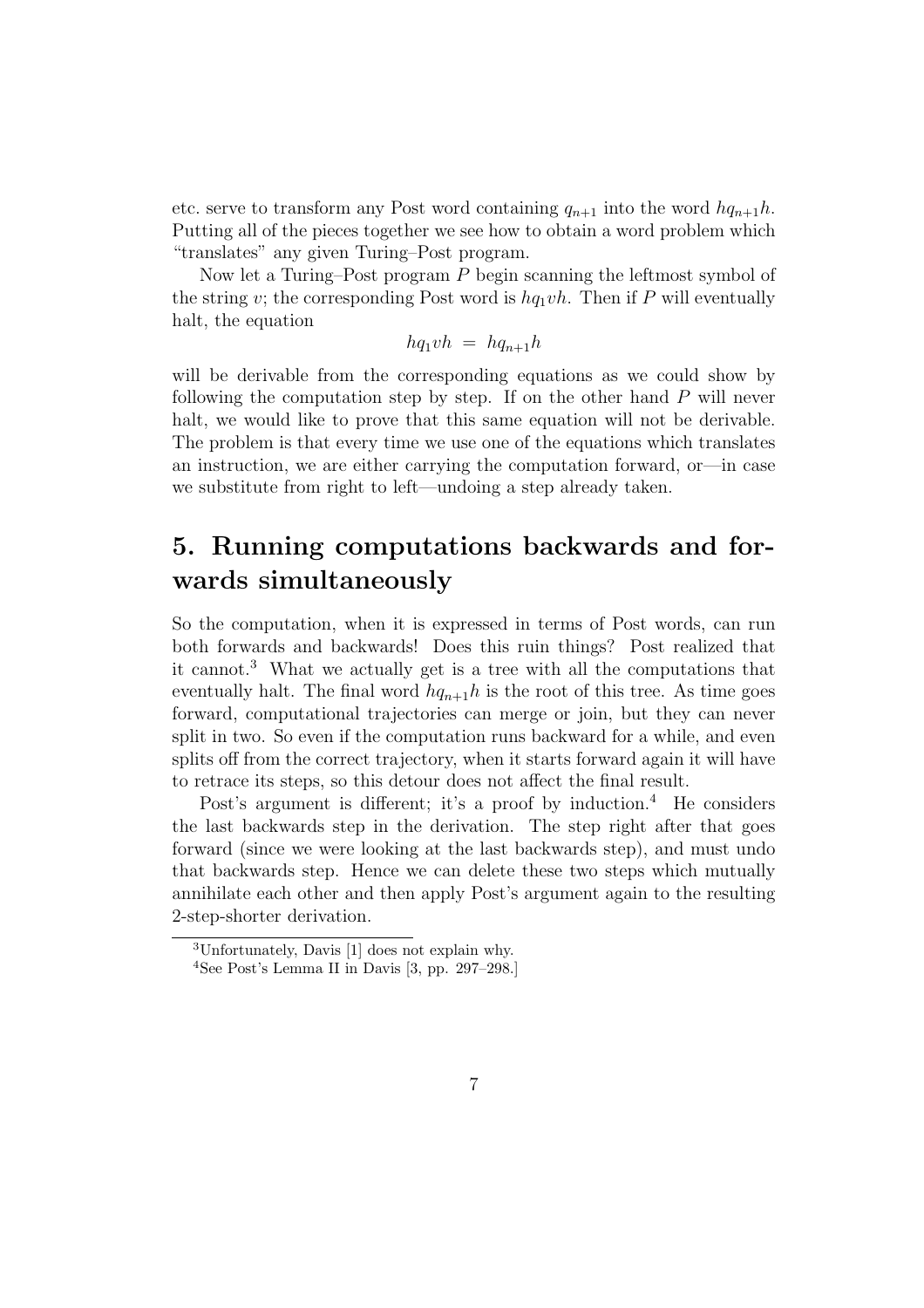# 6. Converting individual bits of the halting probability  $\Omega$  into word problems

Recall the definition of  $\Omega_i$  given in Section 1.  $\Omega_i$  approximates  $\Omega$  by looking at the finite set of all programs  $p$  up to  $j$  bits in size, and running each of them for j steps. Each program  $p$  that halts that is discovered in this way contributes  $1/2^{|p|}$  to  $\Omega_j$ , i.e., contributes 1 over 2 raised to size in bits of p. These approximations will get better and better. More precisely, as  $j$  tends to infinity, the values of individual bits of  $\Omega_j$  will fluctuate but eventually settle down to the correct values.

Now let  $a^j$  be a string of j letters a, and let  $b^k$  be a string of k letters b. Consider a Turing–Post program which when started scanning the leftmost symbol of the word  $a^j b^k$  on its tape, eventually halts if the k<sup>th</sup> bit of  $\Omega_j$  is a 1, and never halts if the k<sup>th</sup> bit of  $\Omega_j$  is a 0. This Turing–Post program computes the k<sup>th</sup> bit of the *j*th approximation to  $\Omega$ , and then halts at once or loops forever depending on whether this bit is a 1 or a 0. Convert this Turing–Post program to a set of equations using Post's method as explained above. Then

$$
hq_1a^jb^kh = hq_{n+1}h
$$

will be derivable from this set of equations iff the kth bit of  $\Omega_j$  is a 1. Hence, fixing k and letting j vary, the set of all words of the form  $hq_1a^jb^kh$  which are equal to the word  $hq_{n+1}h$  will be infinite if the kth bit of  $\Omega$  is a 1, and it will be finite if the kth bit of  $\Omega$  is a 0. This is our algebraic characterization of the bits of the halting probability.<sup>5</sup>

By the way, it is well worth it to read Davis [1], reprinted in Calude [8], in its entirety, not just the parts we have excerpted here. For more on the word problem, see Chapter 12 of Rotman [9]. For the philosophical significance of  $\Omega$ , see [10].

<sup>5</sup>Using a different construction due to Ord and Kieu [5] (explained in Chaitin [6, pp. 135–139) we can instead construct a set of equations with the following property. Fix  $k$ and let j vary. The set of all words of the form  $hq_1a^jb^kh$  which are equal to the word  $hq_{n+1}$ h will always be finite, and furthermore the cardinality of this set will be odd if the kth bit of  $\Omega$  is a 1, and its cardinality will be even if the kth bit of  $\Omega$  is a 0.